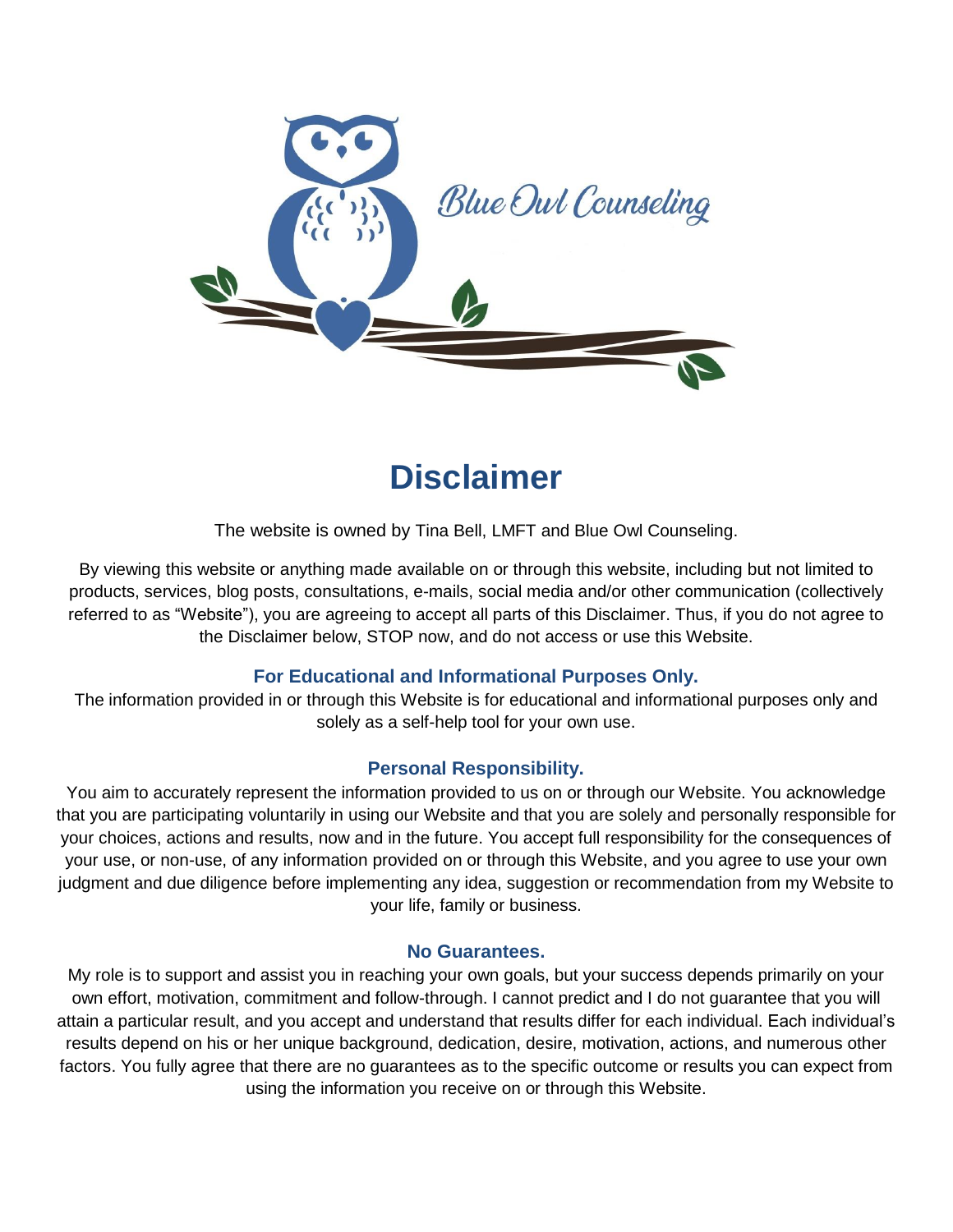#### **Assumption of Risk.**

As with all situations, there are sometimes unknown individual risks and circumstances that can arise during use of my Website that cannot be foreseen that can influence or reduce results. You understand that any mention of any suggestion or recommendation on or through my Website is to be taken at your own risk, with no liability on my part, recognizing that there is a rare chance that illness, injury or even death could result, and you agree to assume all risks.

## **Limitation of Liability.**

By using this Website, you agree to absolve me of any liability or loss that you or any other person may incur from use of the information, products or materials that you request or receive through or on my Website. You agree that I will not be liable to you, or to any other individual, company or entity, for any type of damages, including direct, indirect, special, incidental, equitable or consequential loss or damages, for use of or reliance on my Website. You agree that I do not assume liability for accidents, delays, injuries, harm, loss, damage, death, lost profits, personal or business interruptions, misapplication of information, physical or mental disease or condition or issue, or any other type of loss or damage due to any act or default by me or anyone acting as our agent, consultant, affiliate, joint venture partner, employee, shareholder, director, staff, team member, or anyone otherwise affiliated with my business or me, who is engaged in delivering content on or through this Website.

### **Indemnification and Release of Claims.**

You hereby fully and completely hold harmless, indemnify and release me and any of my agents, consultants, affiliates, joint venture partners, employees, shareholders, directors, staff, team members, or anyone otherwise affiliated with my business or me from any and all causes of action, allegations, suits, claims, damages, or demands whatsoever, in law or equity, that may arise in the past, present or future that is in any way related to my Website.

### **No Warranties.**

I MAKE NO WARRANTIES RELATED TO THE PERFORMANCE OR OPERATION OF MY WEBSITE. I MAKE NO REPRESENTATIONS OR WARRANTIES OF ANY KIND, EXPRESS OR IMPLIED, AS TO THE INFORMATION, CONTENT, MATERIALS, PROGRAMS, PRODUCTS OR SERVICES INCLUDED ON OR THROUGH THE WEBSITE. TO THE FULL EXTENT PERMISSIBLE BY APPLICABLE LAW, I DISCLAIM ALL WARRANTIES, EXPRESS OR IMPLIED, INCLUDING IMPLIED WARRANTIES OF MERCHANTABILITY AND FITNESS FOR A PARTICULAR PURPOSE.

### **Errors and Omissions.**

Although every effort is made to ensure the accuracy of information shared on or through this Website, the information may inadvertently contain inaccuracies or typographical errors. You agree that I am not responsible for the views, opinions, or accuracy of facts referenced on or through my Website, or of those of any other individual or company affiliated with my business or me in any way. Because scientific, technology and business practices are constantly evolving, you agree that I am not responsible for the accuracy of my Website, or for any errors or omissions that may occur.

### **No Endorsement.**

References or links in my Website to the information, opinions, advice, programs, products or services of any other individual, business or entity does not constitute my formal endorsement. I am merely sharing information for your own self-help only. I am not responsible for the website content, blogs, e-mails, videos, social media, programs, products and/or services of any other person, business or entity that may be linked or referenced in